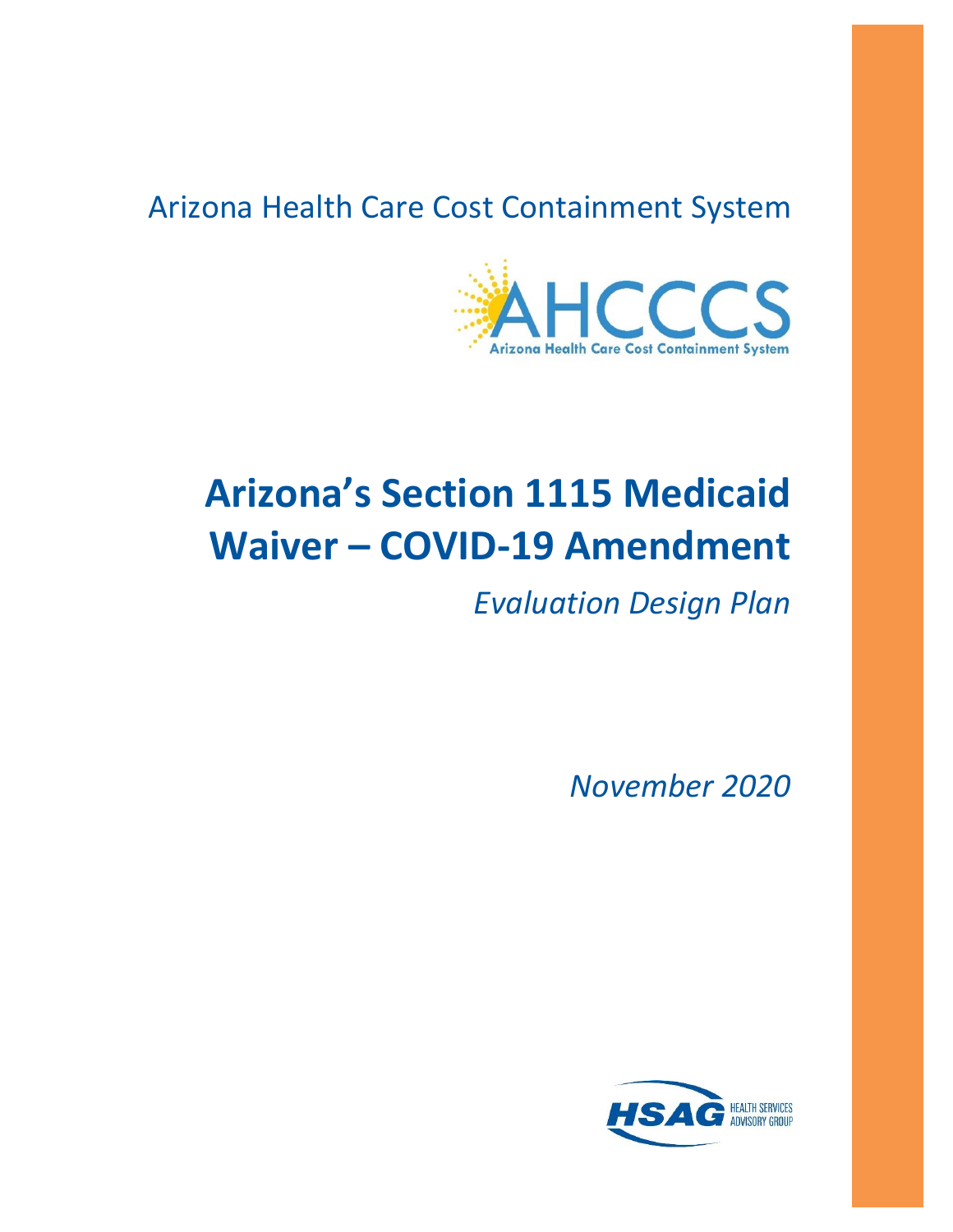

# **Table of Contents**

| 2.                        |  |
|---------------------------|--|
| 3.                        |  |
|                           |  |
|                           |  |
|                           |  |
|                           |  |
|                           |  |
|                           |  |
|                           |  |
|                           |  |
|                           |  |
|                           |  |
|                           |  |
| 4.                        |  |
| 5.                        |  |
| $\mathbf{A}_{\mathbf{A}}$ |  |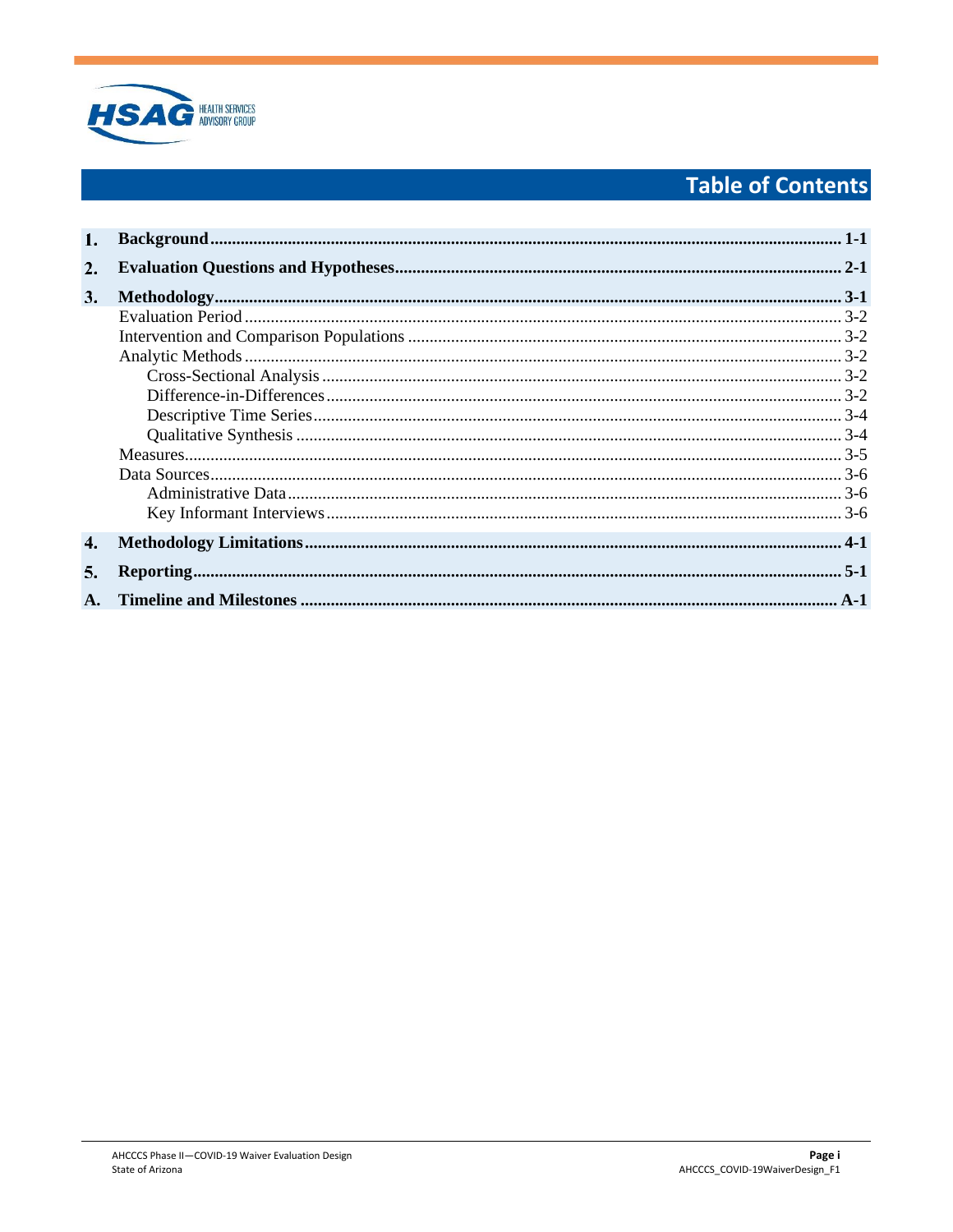

#### 1. **Background**

<span id="page-2-0"></span>The Centers for Medicare & Medicaid Services (CMS) gave approval for the coronavirus disease 2019 (COVID-19) public health emergency (PHE) (11-W-00275/9) amendment to the Arizona Health Care Cost Containment System (AHCCCS) Section 1115 demonstration on January 19, 2021. The demonstration amendment is retroactive from March 1, 2020, through 60 days after the end of the PHE (including any renewal of the PHE). The determination that a PHE still exists was last renewed effective October 18, 2021.<sup>[1-](#page-2-0)1</sup> This waiver allows Arizona to cover Early and Periodic Screening, Diagnostic, and Treatment (EPSDT) dental services authorized prior to a beneficiary turning age 21 for those beneficiaries who turned 21 on or after March 1, 2020, and through 60 days after the termination of the COVID-19 PHE and who remain Medicaid eligible.

The COVID-19 pandemic has profoundly altered the environment for delivering Medicaid-funded dental services, as many dental offices in Arizona have been either closed or operating at limited capacity during the pandemic. Beneficiaries are eligible for EPSDT dental services up until their 21st birthday. However, when the pandemic began, this population of beneficiaries may have forgone routine dental care or dental care authorized prior to turning 21 due to pandemic mitigation strategies (e.g., stay-at-home orders, quarantine mandates.), and subsequently aged out (turned 21) on or after March 1, 2020. As a result, they would no longer remain eligible for EPSDT services absent the waiver. As AHCCCS does not provide adult comprehensive dental benefits, it was important for these members aging out of EPSDT services to complete their dental coverage, both preventive services as well as any treatment plans. As such, CMS has granted the current expenditure authority, which will enable such beneficiaries to receive this foregone dental care. This demonstration will assist the state in delivering the most effective care to its beneficiaries in light of the COVID-19 PHE, as well as support the key objective of furnishing medical assistance in a manner that is intended to protect, to the greatest extent possible, the health, safety, and welfare of individuals and providers who may be affected by COVID-19.

As requested in the demonstration approval letter, AHCCCS is required to track demonstration expenditures and to evaluate the connection between those expenditures, the State's response to the PHE, as well as the costeffectiveness of those expenditures. AHCCCS is required to submit a final report, which will consolidate the monitoring and evaluation reporting requirements associated with the expenditure authority. The Evaluation Design Plan identifies research questions developed by AHCCCS that pertain to the approved expenditure authority and outline how the state will test whether and how the approved waiver and expenditure authorities have affected the State's response to the PHE.

<sup>&</sup>lt;sup>[1-1](#page-2-0)</sup> U.S. Department of Health & Human Services. Renewal of Determination That A Public Health Emergency Exists. Oct 15, 2021. Available at: https://www.phe.gov/emergency/news/healthactions/phe/Pages/COVDI-15Oct21.aspx Accessed on: Nov 2, 2021.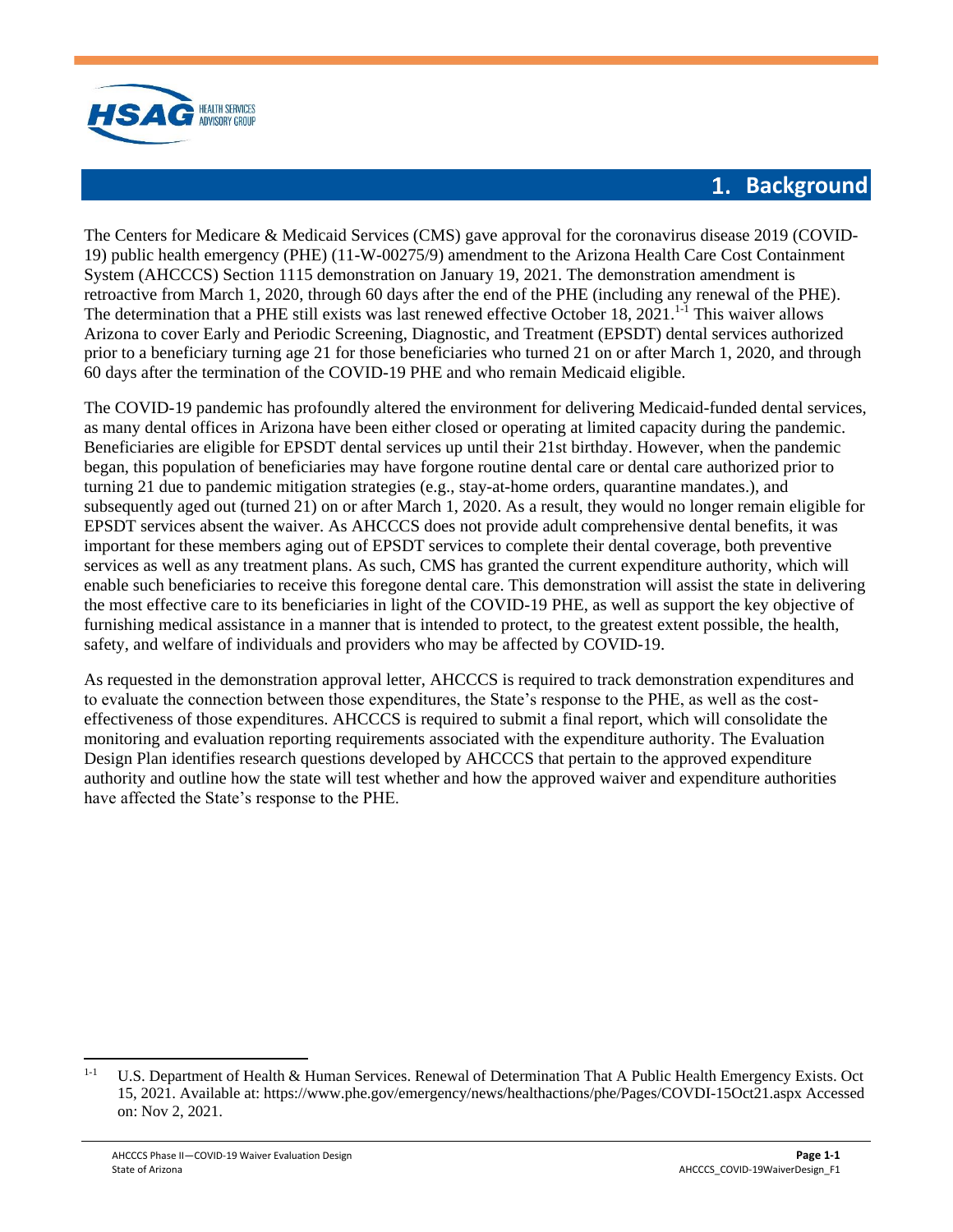

### **Evaluation Questions and Hypotheses**

<span id="page-3-0"></span>The evaluation of the waiver demonstration will test whether and how the waiver and expenditure authorities mitigated any potential negative impacts of the coronavirus disease 2019 (COVID-19) public health emergency (PHE). Evaluation hypotheses are tailored to this core objective, and will be assessed via the following research questions:

#### **Hypothesis 1: The PHE waiver will provide cost-effective care for qualifying beneficiaries.**

• Research Question 1.1: Is the cost of Early and Periodic Screening, Diagnostic, and Treatment (EPSDT) care for qualifying beneficiaries less than or equal to care among beneficiaries turning 19 during the same timeperiod?

#### **Hypothesis 2: The PHE waiver will give qualifying beneficiaries equal access to EPSDT services as beneficiaries turning 19 during the same time-period.**

- Research Question 2.1: Did beneficiaries who would otherwise have been ineligible to receive services after their 21st birthday know about the waiver?
	- Key informant interviews: Did most members know they would be ineligible upon turning 21 in the first place? Was any outreach/education provided among members to inform them about the waiver?
- Research Question 2.2: What were the principal challenges associated with engagement with Medicaid beneficiaries during this public health emergency?
	- Sub Research Question 2.2a: What strategies did the State pursue to address those challenges?
- Research Question 2.3: What were the unresolved or ongoing challenges related to the implementation of the demonstration flexibilities?
- Research Question 2.4: Was the rate of EPSDT services among qualifying beneficiaries equal to that of beneficiaries turning 19 during the same time period?
- Research Question 2.5: Is there evidence of pent-up demand in the months following the gradual opening up of the state and resuming routine care throughout 2020 and 2021?
	- Sub Research Question 2.5a: If so, does the volume of services appear to account for a decline in services during the peak impact of COVID on the health care system, even though PHE is still in effect?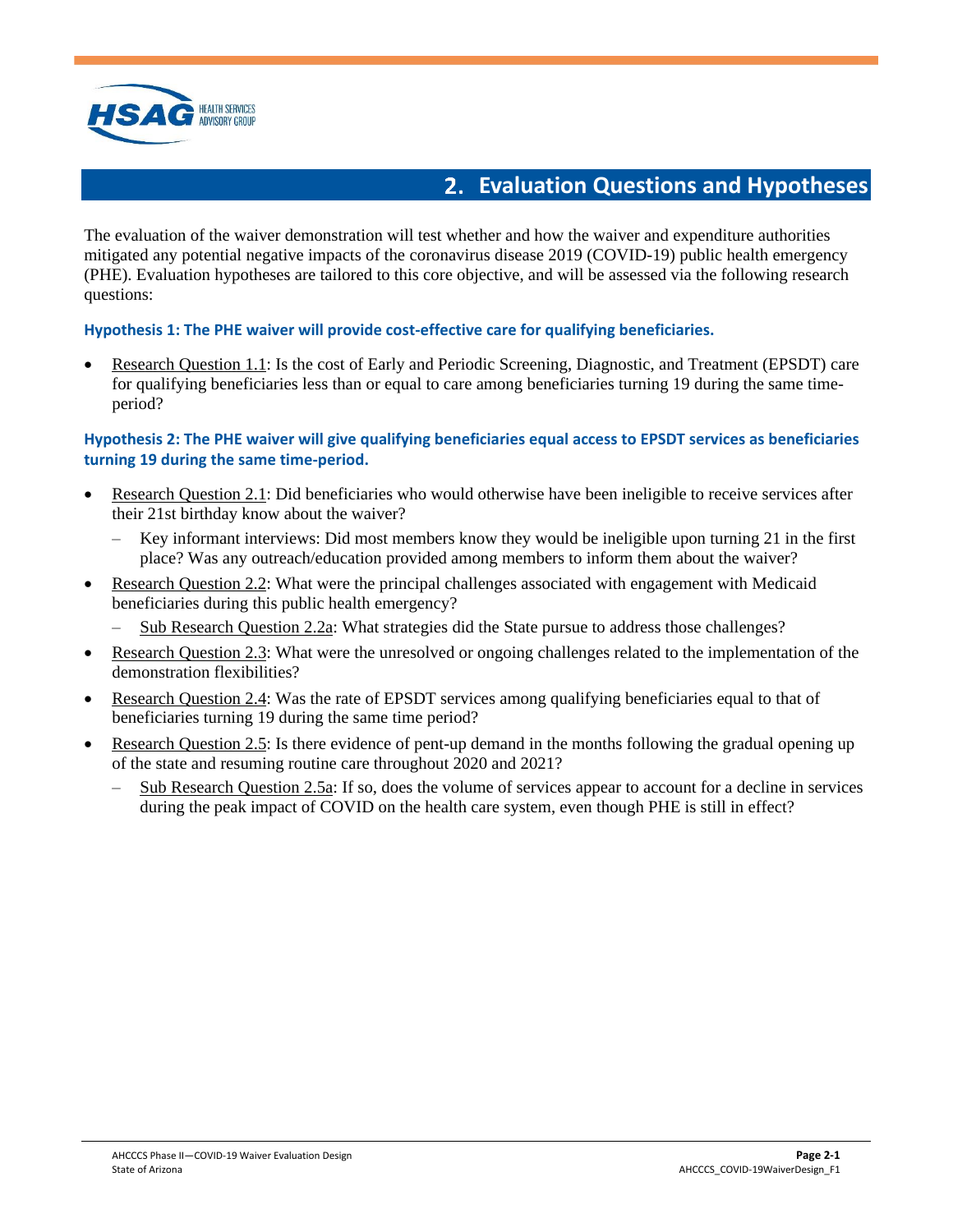

#### **3. Methodology**

<span id="page-4-0"></span>To assess the impact of the program, a comparison of outcomes between the intervention group and a valid counterfactual – the intervention group had they not been exposed to the intervention – must be made. The gold standard for experimental design is a randomized controlled trial which would be implemented by first identifying an intervention population, and then randomly assigning individuals to the intervention and the rest to a comparison group, which would serve as the counterfactual. However, random assignment is rarely feasible or desirable in practice, particularly as it relates to health care policies.

As such, a variety of quasi-experimental or observational methodologies have been developed for evaluating the effect of policies on outcomes. The research questions presented in the previous section will be addressed through at least one of these methodologies. The selected methodology depends on data availability factors relating to: (1) data to measure the outcomes; (2) data for a valid comparison group; and (3) data during the time periods of interest—typically defined as the year prior to implementation and annually thereafter. [Table 3-1](#page-4-1) illustrates a sampling of standard analytic approaches and whether the approach requires data gathered at the baseline (i.e., pre-implementation), requires a comparison group, or allows for causal inference to be drawn. It also notes key requirements unique to a particular approach.

<span id="page-4-1"></span>

| <b>Analytic Approach</b>           | <b>Baseline Data</b> | <b>Comparison</b><br><b>Group</b> | <b>Allows Causal</b><br><b>Inference</b> | <b>Notes</b>                                                                                                       |
|------------------------------------|----------------------|-----------------------------------|------------------------------------------|--------------------------------------------------------------------------------------------------------------------|
| <b>Randomized Controlled Trial</b> |                      |                                   |                                          | Requires full randomization of<br>intervention and comparison<br>group.                                            |
| <b>Difference-in-Differences</b>   |                      | ✓                                 | ✓                                        | Trends in outcomes should be<br>similar between comparison and<br>intervention groups at baseline.                 |
| <b>Panel Data Analysis</b>         |                      |                                   |                                          | Requires sufficient data points<br>both prior to and after<br>implementation.                                      |
| <b>Regression Discontinuity</b>    |                      | ✓                                 |                                          | Program eligibility must be<br>determined by a threshold                                                           |
| <b>Interrupted Time Series</b>     |                      |                                   |                                          | Requires sufficient data points<br>prior to and after<br>implementation.                                           |
| Pre-test/post-test                 |                      |                                   |                                          | Assesses whether a change was<br>observed after implementation<br>without a comparison group.                      |
| <b>Cross-Sectional Analysis</b>    |                      | ✓                                 |                                          | Assesses differences between<br>groups after implementation.<br>Does not account for pre-<br>existing differences. |

#### **Table 3-1—Sampling of Analytic Approaches**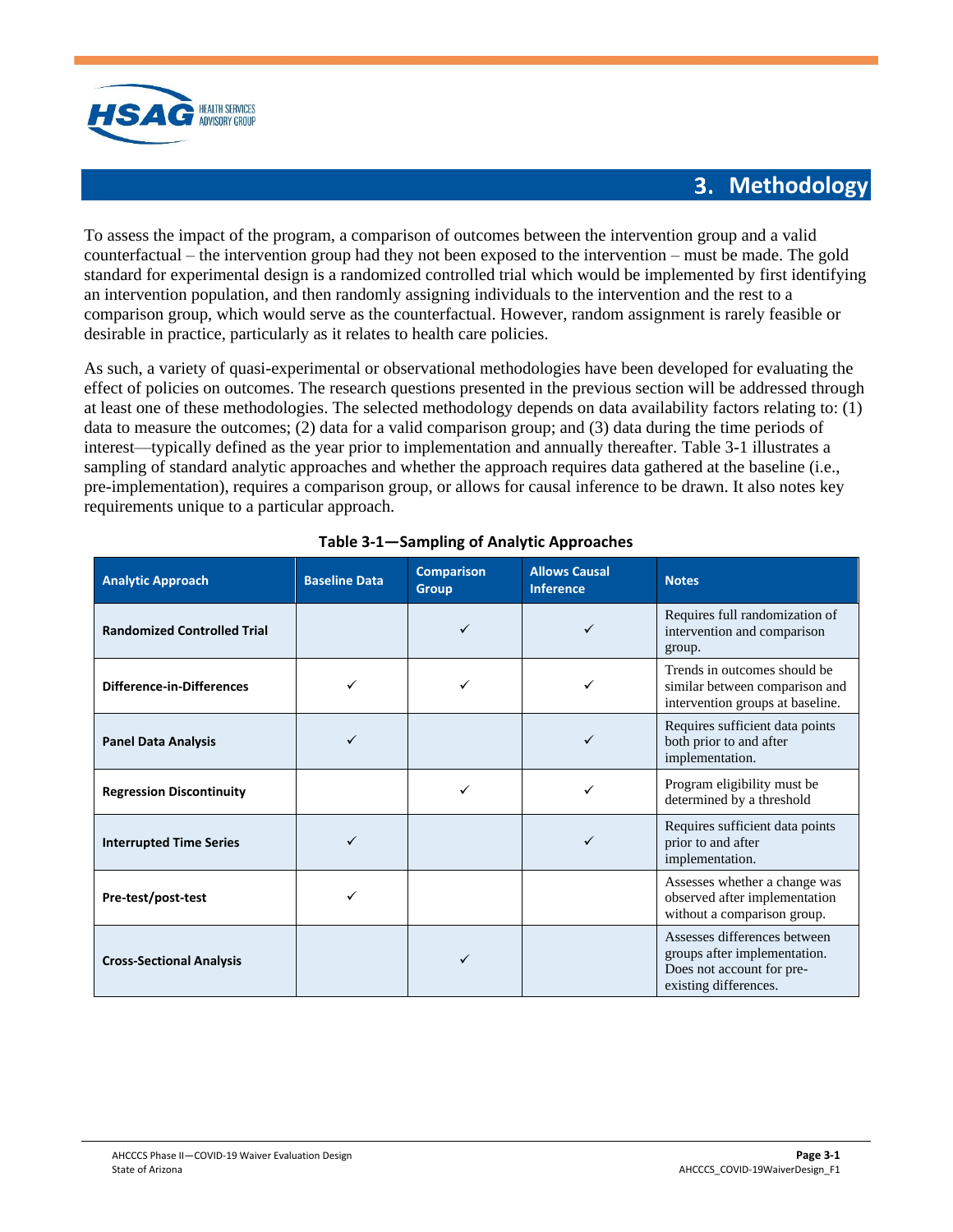

# <span id="page-5-0"></span>**Evaluation Period**

This evaluation will cover the period from March 1, 2020, through 60 days after the end of the public health emergency (PHE) or September 30,  $2022^{3-1}$  $2022^{3-1}$  $2022^{3-1}$ , whichever is earlier. The September 30, 2022, date is chosen as it is the end of the Arizona Health Care Cost Containment System (AHCCCS) Section 1115 waiver demonstration period and is expected to be a sufficient amount of time to determine any impacts of the waiver demonstration as it overlaps with the height of the pandemic.

#### <span id="page-5-1"></span>**Intervention and Comparison Populations**

In accordance with the Centers for Medicare & Medicaid Services (CMS) guidance for coronavirus disease 2019 (COVID-19) Section 1115(a) demonstrations, the State proposes comparing utilization and cost patterns among Medicaid beneficiaries turning 21 on or after March 1, 2020, through 60-days following the end of the PHE or September 30, 2022, whichever is earlier (i.e., "demonstration beneficiaries" ) to Medicaid beneficiaries turning 19 on or after March 1, 2020, through 60-days following the end of the PHE or September 30, 2022, whichever is earlier (i.e., "comparison beneficiaries"). This age threshold for the comparison group ensures that no one in the comparison group falls into the demonstration eligible population during the study period. This choice in comparison group is motivated by the concept behind a regression discontinuity design (RDD), which is often used for impact evaluation of programs that have a continuous eligibility index with a clearly defined cutoff score to determine eligibility. The RDD method exploits the discontinuity around the "cutoff score" for program eligibility (in this case, age) to estimate the counterfactual. For this evaluation, the comparison group is chosen to represent a group of beneficiaries who are similar in age and thus theoretically have similar characteristics and health care utilization patterns as the intervention group. In other words, beneficiaries who did not receive any Early and Periodic Screening, Diagnostic, and Treatment (EPSDT) services as part of the PHE waiver during the study period but are as close as possible in age to the cutoff will be used as a comparison group to estimate the counterfactual.

# <span id="page-5-2"></span>**Analytic Methods**

#### <span id="page-5-3"></span>*Cross-Sectional Analysis*

To evaluate whether the PHE waiver is providing cost-effective care to qualifying beneficiaries (Research Question 1.1), the independent evaluation will estimate costs associated with EPSDT services among the demonstration beneficiaries in contrast to the comparison beneficiaries using a t-test. A t-test allows for comparison between two groups that have a continuous outcome, such as costs, to determine if there is a significant difference between the means of the two groups.

#### <span id="page-5-4"></span>*Difference-in-Differences*

A difference-in-differences (DiD) analysis will be performed on all measures for which baseline and evaluation period data are available for both the intervention and comparison groups. Because this is the preferred analytic approach, the DiD will be utilized to evaluate the rate of EPSDT services among demonstration beneficiaries

<sup>&</sup>lt;sup>[3-1](#page-4-0)</sup> CMS approved a one-year extension of the AHCCCS section 1115 demonstration until September 30, 2022. Centers for Medicare & Medicaid Services. Letter of Temporary Extension of Section 1115 Demonstration. Sept 30, 2021. Available at: https://www.medicaid.gov/medicaid/section-1115-demonstrations/downloads/az-hccc-ca.pdf. Accessed on: Nov 4, 2021.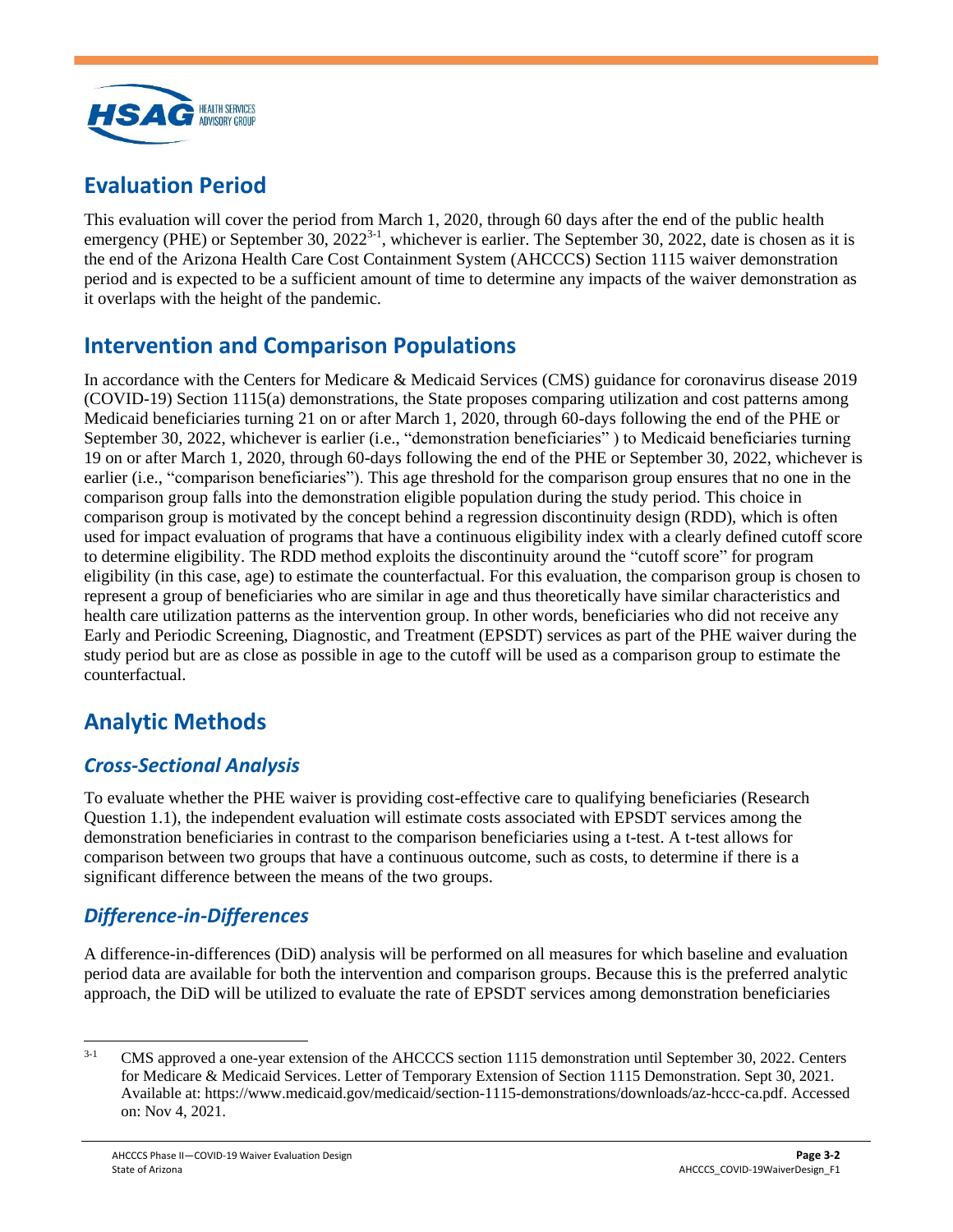

compared to that of comparison beneficiaries during the same time-period This analysis will compare the changes in the rates of dental services between the baseline period and the evaluation period. This allows for expected rates for the intervention group to be calculated by considering expected changes in outcomes had the PHE waiver not been implemented. This is done by subtracting the average change in the comparison group from the average change in the intervention group, thus removing biases from the evaluation period comparisons due to permanent differences between the two groups. In other words, any changes in the outcomes caused by factors external to the policy would apply to both groups equally and the DiD methodology will remove the potential bias. The result is a clearer picture of the actual effect of the program on the evaluated outcomes.

The generic DiD model is:

$$
Y_{it} = \beta_0 + \beta_1 X_i + \beta_2 R_t + \beta_3 (R_t * X_i) + \gamma D'_{it} + u_{it}
$$

Where Y is the proportion for group *i* in year *t*, X is a binary indicator for the intervention group (i.e., beneficiaries turning 21 on or after March 1, 2020, through 60 days following the end of the PHE or September 30, 2022, whichever is earlier),  $R$  is a binary indicator for the follow-up period, and  $u$  is an error term. The vector **D'** will include observable covariates, where available, to ensure comparability of the groups for any measurespecific subgrouping (e.g., to address non-response bias) and  $\gamma$  is the related coefficient vector. The coefficient,  $\beta$ <sup>*I*</sup>, identifies the average difference between the groups prior to the effective date of the PHE waiver. The time period dummy coefficient, *β2*, captures the change in the outcome between baseline and evaluation time periods. The coefficient of interest,  $\beta_3$ , is the coefficient for the interaction term,  $R_t * X$ , which is the same as the dummy variable equal to one for those observations in the intervention group in the remeasurement period. This represents the estimated effect of the PHE waiver on the intervention group, conditional on the included observable covariates.

The generic DiD calculation is:

$$
\delta = (\bar{y}_{T,R} - \bar{y}_{T,B}) - (\bar{y}_{C,R} - \bar{y}_{C,B}) \mid \mathbf{D}'
$$

Assuming trends in the outcome between the comparison and intervention groups are approximately parallel during the baseline period, the estimate will provide the expected rates without intervention. As the goal of the PHE waiver amendment is that utilization and costs are maintained for the intervention group, a non-significant *β<sup>3</sup>* coefficient would be consistent with a successful waiver amendment, and a significant negative *β<sup>3</sup>* coefficient would be consistent with the intervention group not experiencing outcomes at the same level as the comparison group. In addition to assessing the degree of statistical significance for the result, as represented by the p-value associated with  $\beta_3$ , the results will be interpreted in a broader context of clinical and practical significance.<sup>[3-](#page-4-0)2</sup>

For the DiD analysis, the baseline period for the intervention and comparison populations will be March 1, 2019, to February 29, 2020. The evaluation period will be specific to each beneficiary and will be defined as the period from their 21st birthday (or 19th birthday for the comparison population) until 60 days after the end of the PHE, or September 30, 2022, whichever is earlier. To be included in the analysis, all beneficiaries must be enrolled in Medicaid or the Children's Health Insurance Program (CHIP) Medicaid Expansion programs for at least 90 continuous days during the baseline and/or evaluation periods.

 $1-2$  Results from statistical analyses will be presented and interpreted in a manner that is consistent with the spirit of recent guidance put forth in *The American Statistician.* Ronald L. Wasserstein, Allen L. Schirm & Nicole A. Lazar (2019) Moving to a World Beyond "p < 0.05", The American Statistician, 73:sup1, 1-19, DOI: 10.1080/00031305.2019.1583913.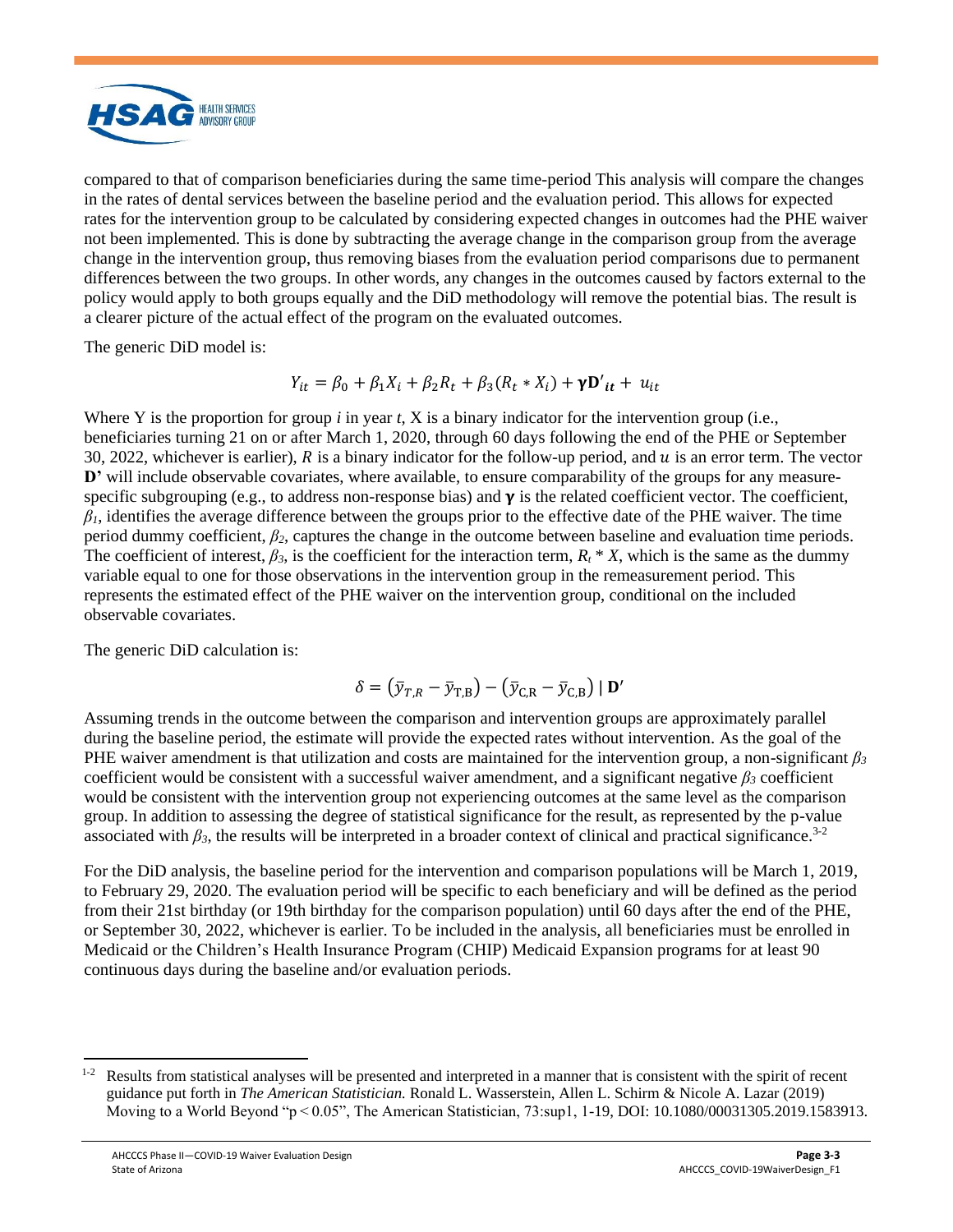

To thoroughly evaluate Research Question 2.4, the independent evaluator will take two approaches to the DiD analysis [\(Table 3-2\)](#page-7-2).

<span id="page-7-2"></span>

| <b>Model</b> | <b>Eligible Population</b>                                                                                                                               | <b>Numerator</b>                                                                           | <b>Measure</b>                                                                        |
|--------------|----------------------------------------------------------------------------------------------------------------------------------------------------------|--------------------------------------------------------------------------------------------|---------------------------------------------------------------------------------------|
| Model 1      | Intervention and comparison group<br>beneficiaries who did not have a<br>preventive dental visit between March 1,<br>2020 and their 21st (19th) birthday | Number of beneficiaries with<br>preventive dental visits after their<br>21st birthday      | <b>CMS Child Core Set: PDENT</b>                                                      |
| Model 2      | Intervention and comparison group<br>beneficiaries                                                                                                       | Number of beneficiaries with non-<br>preventive dental visits after their<br>21st birthday | Non-preventive EPSDT dental<br>services (fillings, sealants, emergency<br>procedures) |

|  |  | Table 3-2—DiD models |  |
|--|--|----------------------|--|
|--|--|----------------------|--|

Model 1 will compare the rate of preventive dental visits between the intervention group and the comparison group. Beneficiaries who had a preventive dental visit between March 2020 and their 21st or 19th birthday will be excluded from this measure as we are only interested in the effect of the PHE waiver (i.e., dental services after the beneficiary's 21st birthday that otherwise would not be covered without the PHE waiver). Model 1 will also include a control variable for the number of months enrolled between the beneficiary's 21st or 19th birthday and September 30, 2022. Model 2 will examine the rate of non-preventive dental services between the intervention group and the comparison group.

#### <span id="page-7-0"></span>*Descriptive Time Series*

To answer Research Question 2.5 and determine if there is evidence of pent-up demand in the months following the gradual opening up of the State and resuming routine care throughout 2020 and 2021, a descriptive time series analysis will be conducted. Per member per month healthcare utilization trends for the intervention population will be studied to determine whether the PHE waiver may have mitigated some of the impact to beneficiaries who had forgone dental services due to the pandemic and have subsequently aged out.

#### <span id="page-7-1"></span>*Qualitative Synthesis*

To better understand the challenges presented by the COVID-19 PHE to the Medicaid program, how flexibilities of the PHE demonstration assisted in meeting those challenges, and any lessons learned for responding to similar PHEs in the future (Research Questions  $2.1 - 2.3$ ), a series of key informant interviews with AHCCCS and representatives from the health plans will be conducted. Key informant interviewees will be recruited from nominees identified by the health plans and AHCCCS. Interviews will invite input from health plan representatives and appropriate individuals identified by AHCCCS as having experience and subject matter expertise regarding the development and implementation of the PHE waiver.

The information obtained from these interviews will be synthesized with the results from other quantitative data analyses providing an in-depth discussion of each of the domains/objectives to be considered. As the key informant interviews are being conducted, the independent evaluator will perform ongoing and iterative review of the interview responses and notes to identify overall themes and common response patterns. Unique responses that are substantively interesting and informative will also be noted and may be used to develop probing questions for future interviews. The results of these preliminary analyses will be used to document the emergent and overarching themes related to this research question.

Following the completion of the key informant interviews, the interview notes and transcripts will be reviewed using standard qualitative analysis techniques. The data will first be examined through open coding to identify key concepts and themes that may not have been captured as emergent themes during previous analyses. After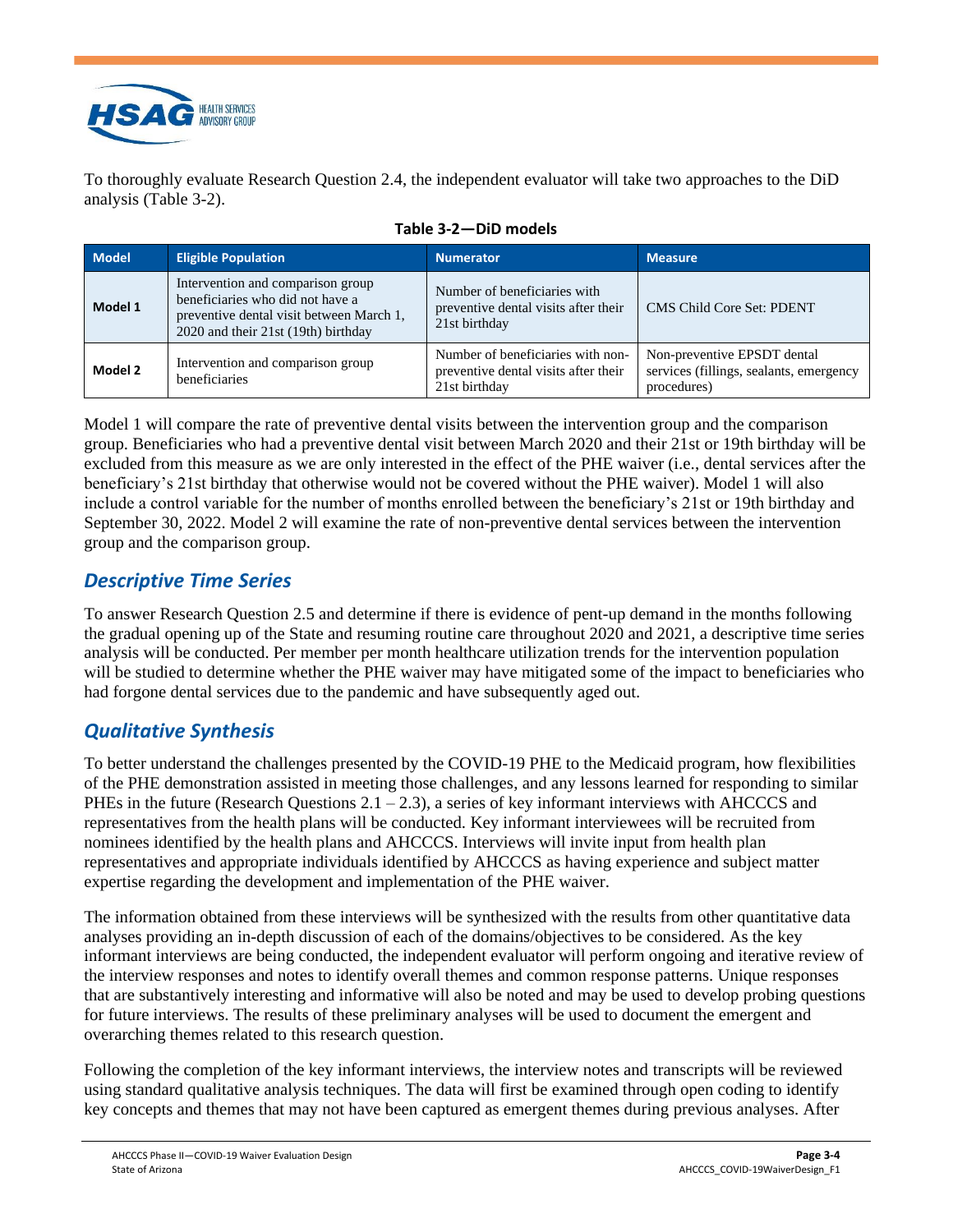

identifying key concepts, axial coding techniques will be used to develop a more complete understanding of the relationships among categories identified by respondents in the data. The open and axial coding will be performed with a focus on identifying the dimensionality and breadth of responses to the research questions posed for the overall project.

#### <span id="page-8-0"></span>**Measures**

[Table 3-3](#page-8-1) details the proposed measures, populations, data sources and proposed analytic methods that will be used to evaluate the PHE waiver. While AHCCCS covers a preventive visit every six months, the modified annual CMS Child Core Set measure PDENT is appropriate for capturing whether the PHE waiver ensured members received services otherwise forgone, rather than the number of services received.

<span id="page-8-1"></span>

| <b>Research Question</b>                                                                                                                                                                         | <b>Measure</b>                       | <b>Intervention Group</b>               | <b>Comparison Group</b>               | <b>Data Source</b>          | <b>Analytic</b><br><b>Approach</b> |
|--------------------------------------------------------------------------------------------------------------------------------------------------------------------------------------------------|--------------------------------------|-----------------------------------------|---------------------------------------|-----------------------------|------------------------------------|
| <b>Research Question 1.1:</b><br>Is the cost of EPSDT<br>care for qualifying<br>beneficiaries less than<br>or equal to care among<br>beneficiaries turning<br>19 during the same<br>time-period? | Final paid claims<br>encounter costs | All intervention<br>group beneficiaries | All comparison<br>group beneficiaries | Claims data                 | Cross-sectional<br>analysis        |
| <b>Research Question 2.1:</b><br>Did beneficiaries who<br>would otherwise have<br>been ineligible to<br>receive services after<br>their 21st birthday<br>know about the<br>waiver?               | N/A                                  | N/A                                     | N/A                                   | Key informant<br>interviews | Qualitative<br>synthesis           |
| <b>Research Question 2.2:</b><br>What were the<br>principal challenges<br>associated with<br>engagement with<br><b>Medicaid beneficiaries</b><br>during this public<br>health emergency?         | N/A                                  | N/A                                     | N/A                                   | Key informant<br>interviews | Qualitative<br>synthesis           |
| <b>Research Question 2.3:</b><br>What were the<br>unresolved or ongoing<br>challenges related to<br>the implementation of<br>the demonstration<br>flexibilities?                                 | N/A                                  | N/A                                     | N/A                                   | Key informant<br>interviews | Oualitative<br>synthesis           |

#### **Table 3-3—Evaluation Design Measures**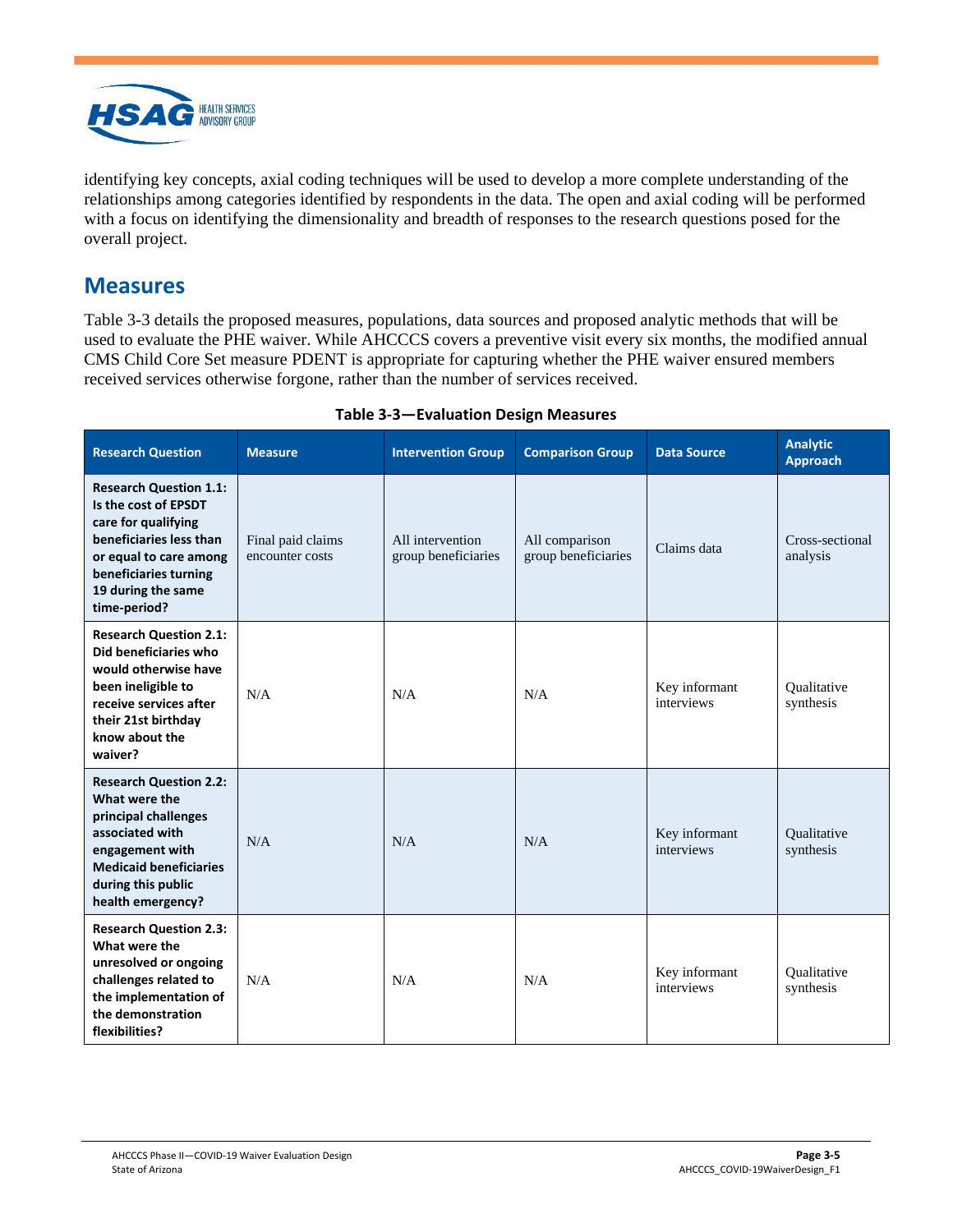

| <b>Research Question</b>                                                                                                                                                                                  | <b>Measure</b>                                                                                                                                                | <b>Intervention Group</b>                                                                                                                     | <b>Comparison Group</b>                                                                                                                     | <b>Data Source</b> | <b>Analytic</b><br><b>Approach</b> |
|-----------------------------------------------------------------------------------------------------------------------------------------------------------------------------------------------------------|---------------------------------------------------------------------------------------------------------------------------------------------------------------|-----------------------------------------------------------------------------------------------------------------------------------------------|---------------------------------------------------------------------------------------------------------------------------------------------|--------------------|------------------------------------|
| <b>Research question 2.4:</b><br>Was the rate of EPSDT<br>services among<br>qualifying beneficiaries<br>equal to that of                                                                                  | <b>CMS Child Core Set:</b><br>PDENT (modified)                                                                                                                | Intervention group<br>beneficiaries who<br>did not have a<br>preventive dental<br>visit between March<br>$1, 2020$ and their<br>21st birthday | Comparison group<br>beneficiaries who<br>did not have a<br>preventive dental<br>visit between March<br>$1, 2020$ and their<br>19th birthday | Claims data        | <b>DiD</b>                         |
| beneficiaries turning<br>19 during the same<br>time-period?                                                                                                                                               | Non-preventive<br><b>EPSDT</b> dental<br>services (fillings,<br>sealants, emergency<br>procedures)                                                            | All intervention<br>group beneficiaries                                                                                                       | All comparison<br>group beneficiaries                                                                                                       | Claims data        | <b>DiD</b>                         |
| <b>Research Question 2.5:</b><br>Is there evidence of<br>pent-up demand in the<br>months following the<br>gradual opening up of<br>the state and resuming<br>routine care<br>throughout 2020 and<br>2021? | Utilization of EPSDT<br>dental services<br>including exams,<br>cleanings, X-rays,<br>fluoride application,<br>fillings, sealants, and<br>emergency procedures | All intervention<br>group beneficiaries                                                                                                       | N/A                                                                                                                                         | Claims data        | Descriptive time<br>series         |

# <span id="page-9-0"></span>**Data Sources**

#### <span id="page-9-1"></span>*Administrative Data*

Administrative data extracted from the Pre-Paid Medical Management Information System (PMMIS) will be used to calculate most measures proposed in this evaluation design. These data include administrative claims/encounter data, beneficiary eligibility, enrollment, and demographic data. Provider data will also be utilized as necessary to identify provider type and beneficiary attribution where necessary.

Use of fee-for-service (FFS) claims and managed care encounters will be limited to final, paid status claims/encounters. Interim transaction and voided records will be excluded from all evaluations because these types of records introduce a level of uncertainty (from matching adjustments and third-party liabilities to the index claims) that can impact reported rates and cost calculations.

#### <span id="page-9-2"></span>*Key Informant Interviews*

Key informant interviews with AHCCCS staff and health plans will be conducted through semi-structured interview protocols and transcribed and imported into MAXQDA where the data will be coded to permit qualitative analysis. The transcripts, coding methodologies and coded data will be used to answer the appropriate research questions.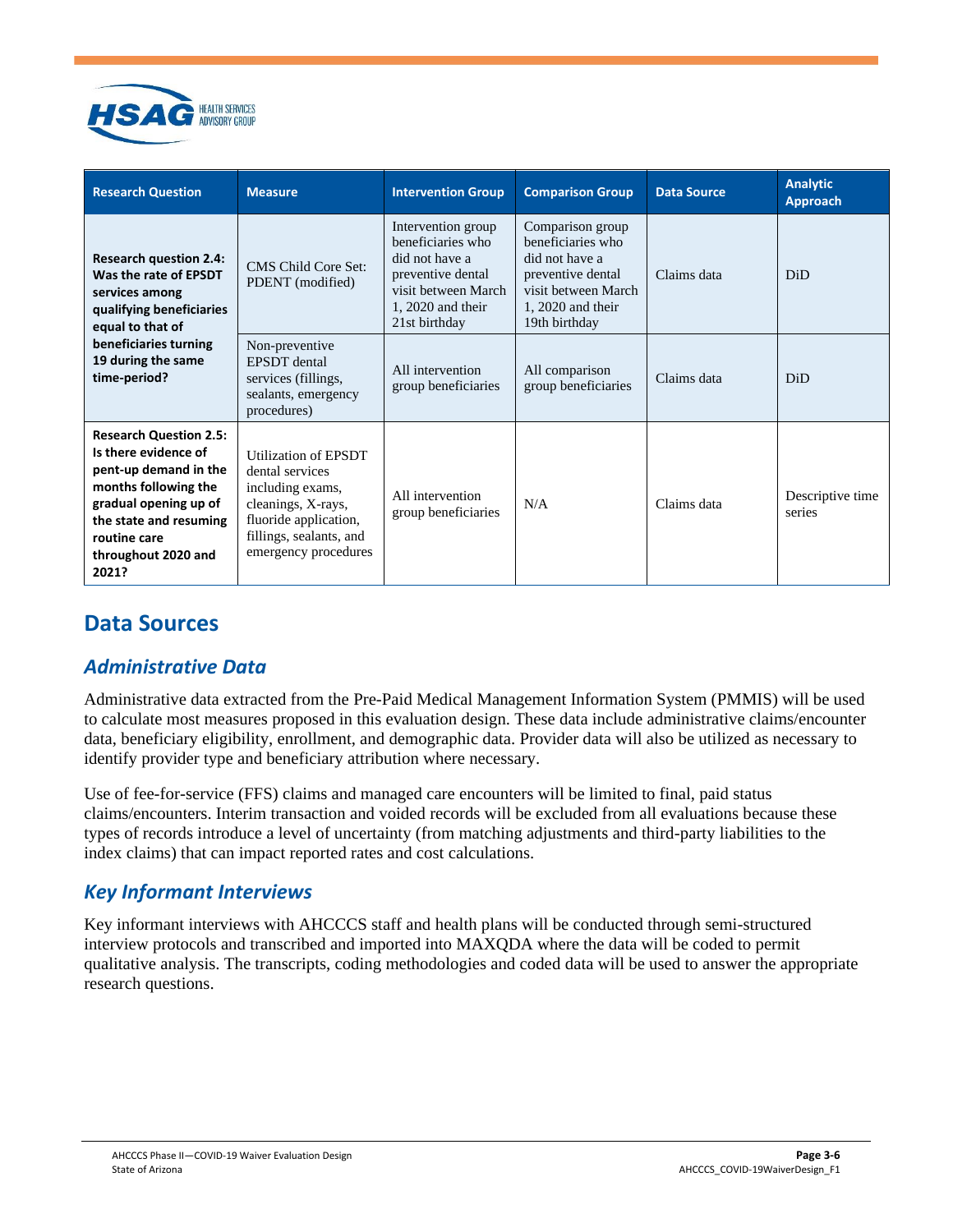

#### **4. Methodology Limitations**

<span id="page-10-0"></span>The goal of the demonstration is to ensure that beneficiaries who turned age 21 during the period of March 1, 2020, until 60 days after the end of the public health emergency (PHE), and are no longer eligible for Early and Periodic Screening, Diagnostic, and Treatment (EPSDT) services, are able to receive any forgone routine dental services that were delayed due to the PHE. Despite the flexibilities offered by the PHE demonstration, the coronavirus disease 2019 (COVID-19) pandemic may have unpredictable impacts that alter the evaluation outcomes in an unknown direction (e.g., cancel out the mitigating flexibilities provided by the PHE demonstration), or there may be external factors that further confounds the outcomes of the evaluation.

Simultaneously with the PHE waiver demonstration, there are six other programs currently underway as a part of the Arizona Health Care Cost Containment System (AHCCCS) Section 1115 waiver demonstration project. As such, there is the potential for confounding effects from these other programs when evaluating the impact of the PHE demonstration. Confounding from these other waiver programs is expected to be minimal, as the PHE demonstration targets such a narrow age range and limited number of beneficiaries.

For measures that rely on t-tests between groups at only one point in time, or descriptive analyses that do not have a comparison group, causal statements regarding the impact of the PHE waiver cannot be made. Additionally, the difference-in-differences (DiD) method described above relies on the assumption that outcomes trends in both the intervention and comparison groups follow parallel trends during the pre-period. Visually inspection of pre-period trends will be undertaken, as violation of the parallel trends assumption may lead to biased estimation of the treatment effect.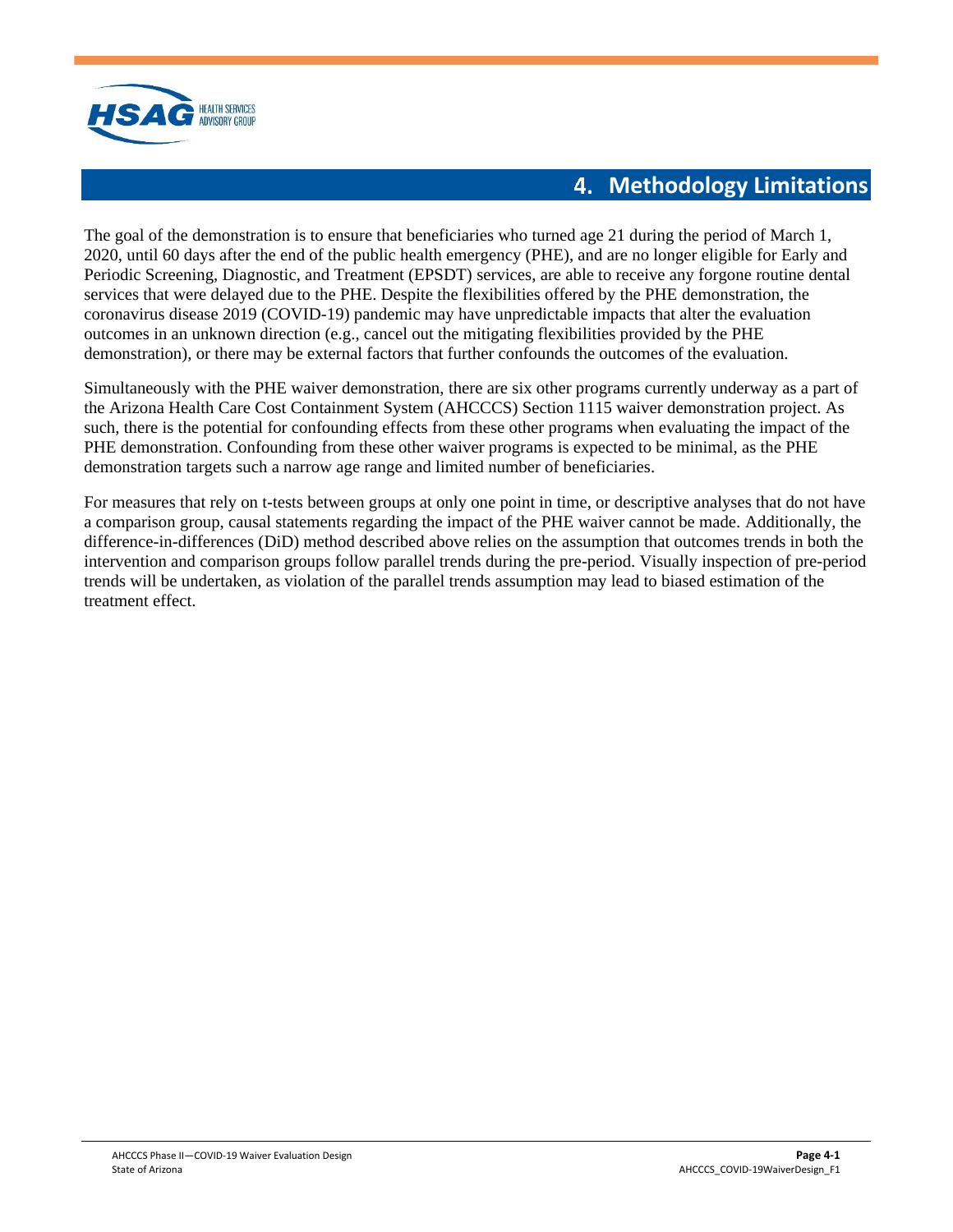

# **5. Reporting**

<span id="page-11-0"></span>Results from this evaluation will be reported separately from the final summative report for the evaluation of the Arizona Health Care Cost Containment System's (AHCCCS') broader Section 1115 waiver demonstration approved from October 1, 2016, through September 31, 2022 (Project Number l l-W-00275/09).